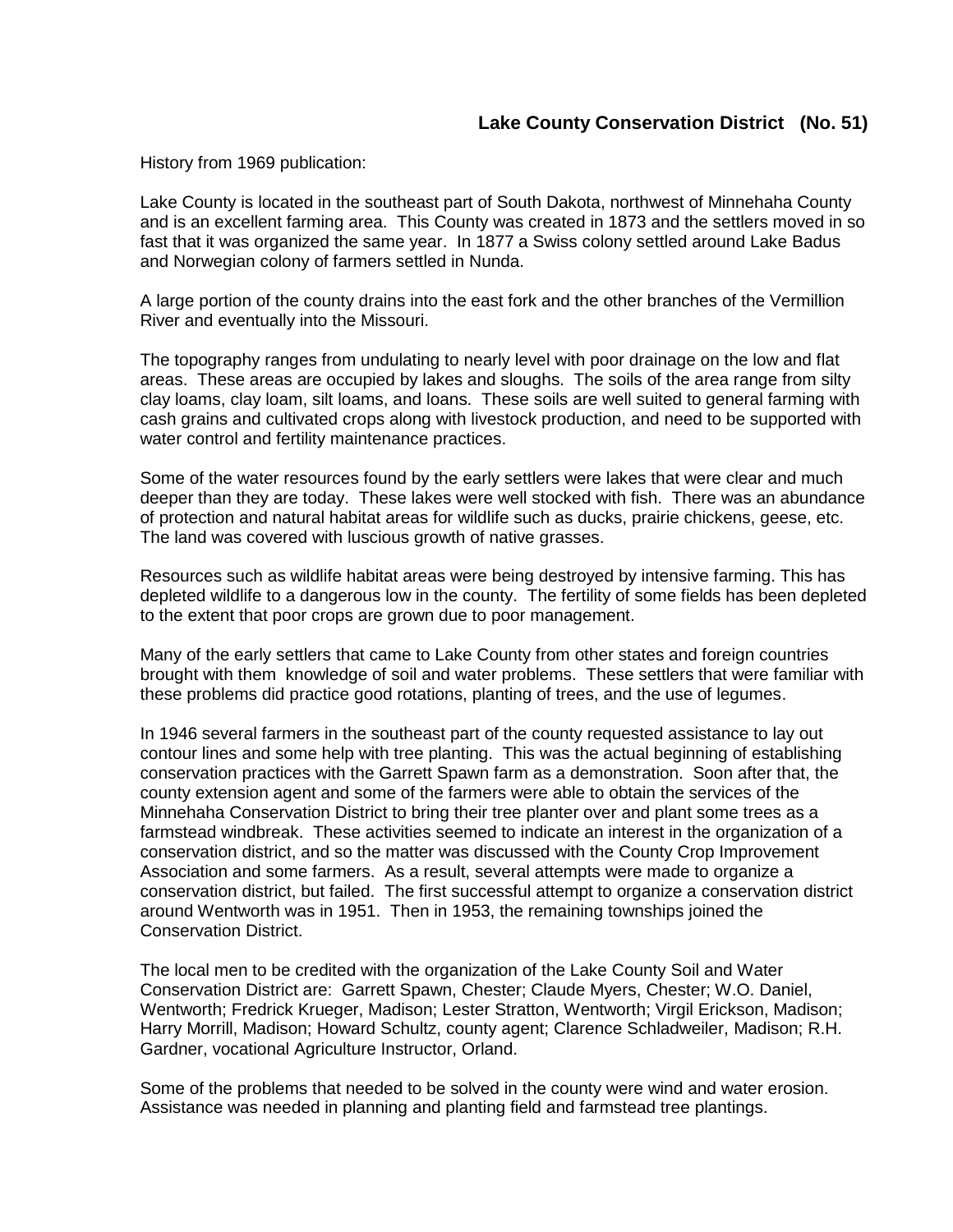Excess water running off the slopes caused erosion and loss of plant food. The soil, washing from the slopes, was causing silting in the lakes. Assistance was needed in encouraging farmers to apply moisture conservation practices such as contour farming, terraces, grassed waterways, and improved rotations.

The practices the supervisors proposed to use to solve these problems, and the amount established as of 1965, included:

| Contours and contour strip cropping -- | 24,560  | acres |
|----------------------------------------|---------|-------|
| Terraces                               | 84      | miles |
| <b>Grassed Waterways</b>               | 1,189   | acres |
| Pasture management & Plantings         | 17,576  | acres |
| Contour pasture furrows                | 1,890   | acres |
| Dams & Dugouts                         | 514     |       |
| <b>Tree Plantings</b>                  | 4,936   |       |
| <b>Conservation Rotations</b>          | 143,200 | acres |
| Proper pasture use                     | 20,000  | acres |
| Wildlife habitat development           | 3,500   | acres |
| Drainage                               | 4,938   | feet  |

The Conservation District is interested in, and has participated in, many activities, such as: Soil Stewardship Week; Goodyear Tire & Rubber Company Award -- 1955 - 2<sup>nd</sup> place, & 1956, 1967, & 1968 1<sup>st</sup> place; Sioux City Chamber of Commerce and Journal Tribune Award – winner 7 times; Assisted with the organization of the Vermillion Watershed and Skunk Creek Watershed; Loaned \$1,500 to help establish the Erosion Research Farm northwest of Madison

The first Supervisors were: Claude Myers, Chester; Fredrick Krueger, Madison; Virgil Erickson, Madison; Lester Stratton, Wentworth; and W.O. Daniel, Wentworth. Among others who have served as supervisor are: Harry Morrill, Madison; Harold Black, Madison; Clifford Hodne, Winfred; Walter Potas, Chester; and Vernon Schroeder, Ramona.

The 1969 Supervisors were Vernon Schroeder, Ramona, Chairman; Vernon Spartz, Madison, Vice chairman; Claude Myers, Chester, Treasurer; Mrs. Alden Erstad, Madison, Secretary; Clifford Hodne, Winfred, Supervisor; Walter Potas, Colman, Supervisor; and Fredrick Krueger, Madison, Supervisor.

Updated information provided in 2012:

Since the last history for Lake County Conservation District was published in 1969, the Conservation District has been represented by many Lake County residents. Conservation District Boards also include an Urban Supervisor, as the Conservation District represents the urban residents as well as the rural residents of the county. Those serving Lake County Conservation District since 1969 include: Vernon Schroeder; Vernon Spartz; Clifford Hodne; Walter Potas; Fredrick Krueger; Eugene Boer; Roger Reiff; Orland Olson, Dick Palmatier; Dale Slaughter; Joan Krantz; Myron Plack; Steven Strom; and Chris Johnke. The current Board of Supervisors includes: Carolyn Rudebusch, Roger Albertson, Craig Johannsen, Alan Schaefer, and Jim Hildebrandt.

Lake County Conservation District employed several persons through the years to assist landowners and operators within the Lake County Conservation District. The Conservation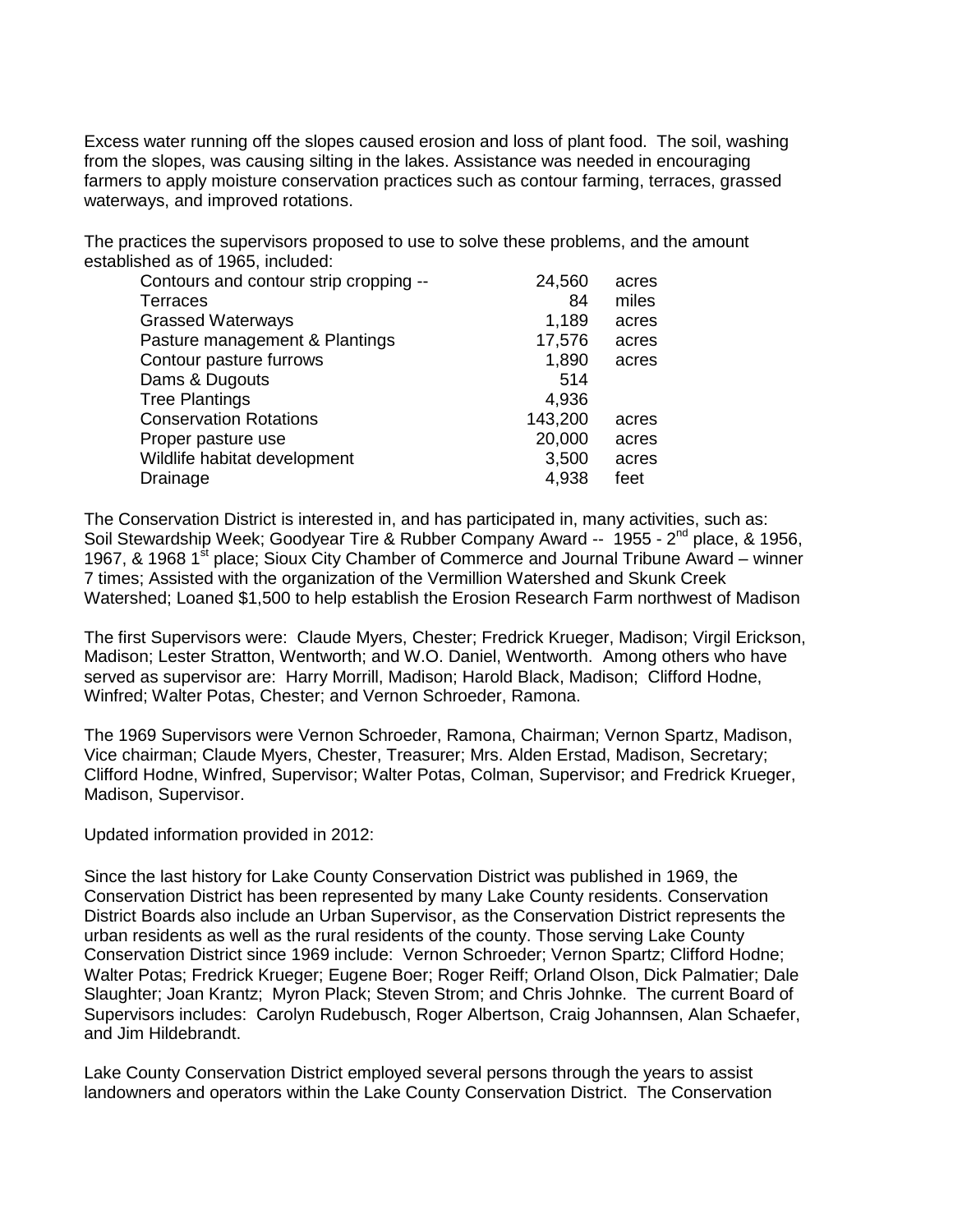District employees have included: Claude Myers thru 1974; Dorothy Mauf from 1975 thru Sept 1978, Lois Hinman from October 1978 thru May 1979; Lucille Miller from June 1979 thru September 1986, Michelle Goodale from September 1986 to Current



Seated from left: Jim Hildebrandt, Roger Albertson, Alan Schaefer, Craig Johannsen, Carolyn Rudebusch, and Michelle Goodale

The Lake County Conservation District works in cooperation with the USDA/Natural Resources Conservation Office, and many Soil Conservation Service/Natural Resources Conservation Service staff people have assisted Lake County Conservation District throughout the years. Some of the District Conservationist personnel were: Maury Nold until 1974; Merle Kost thru 1975; Oakley Hoy 1976 thru October 1980; Clair Welbon November 1980 thru 1989; Charles Lebeda 1990 thru Dec 2011; Lynsee Planting February 2012 and continues to serve as DC. Other SCS/NRCS staff serving Lake County Conservation District included Ron Adamson, Technician, serving til July, 1987. Gary Kirschman came on as technician in 1988. Retha Thrun currently serves in the position of Technician since 2004 with the Madison NRCS office. Other SCS/NRCS personnel serving Lake County Conservation District in various positions include: Joy Cordier, Mark Benton, Aaron Jarvis, Darrell Granbois, and Lynsee Planting, who started as a Soil Conservationist in November 2006, prior to taking the District Conservationist position in February, 2012, and Tabithia Christner currently serves in the Soil Conservationist position since June, 2012.

Other employees that have served with the Madison Field Office under special agreements include: Richard and Janney Phelps, Ken Harmdierks, Rae Lynn Maher, Carol Nelson, Suzanne McCloud.

The Lake County Conservation District provides a wide variety of assistance to its residents, and works closely with the USDA/NRCS Office to provide assistance to all of its residents. The NRCS can supply technical assistance as well as some financial assistance through various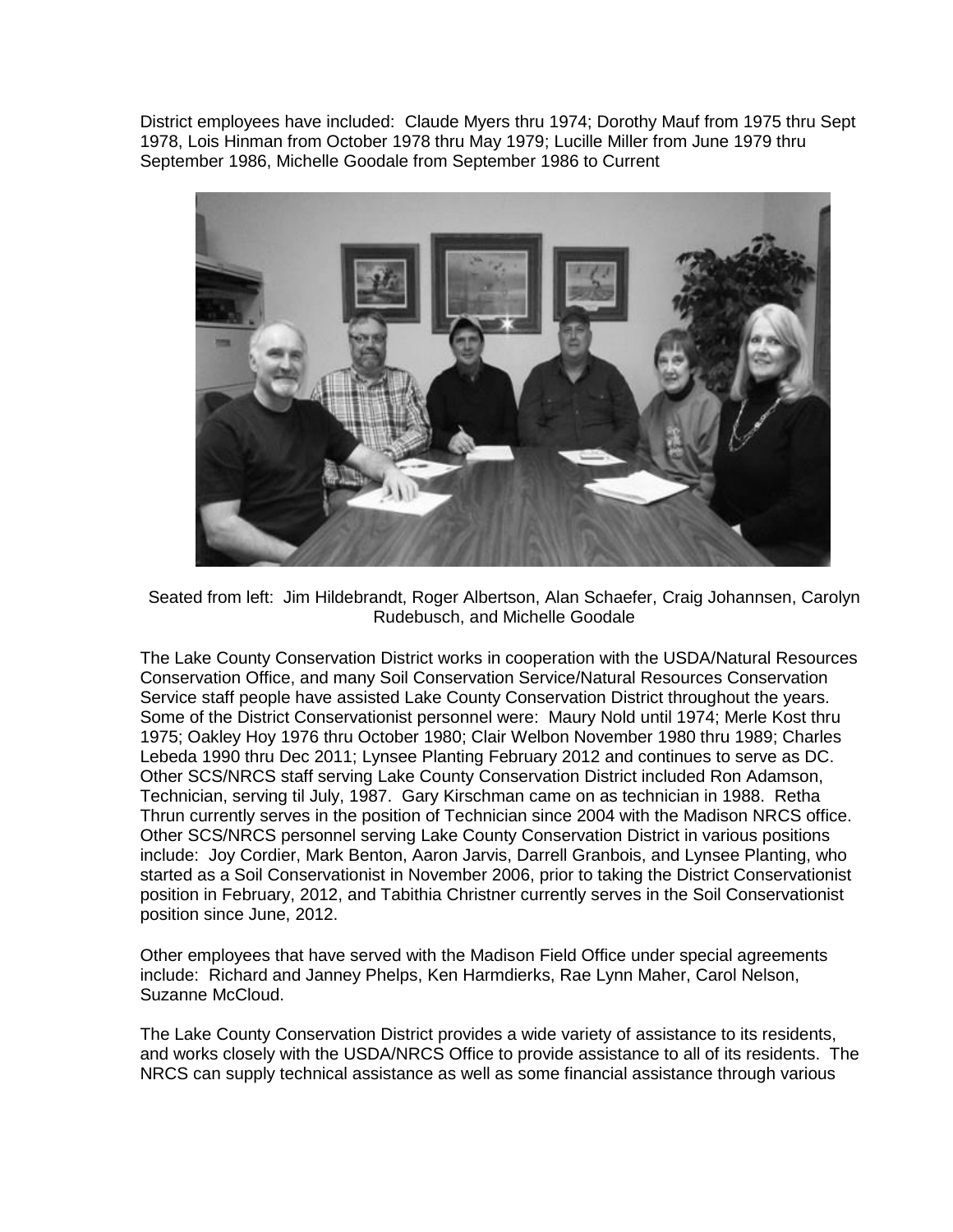USDA programs. NRCS and the Conservation District have assisted in the design and construction of miles of terraces and waterways, filter strips, acres of grazing systems and cross-fencing, pasture seedings, dugouts, pipelines and tanks for livestock water, and construction of livestock waste systems.

The Lake County Conservation District provides assistance to local land owners and operators in implementing many different conservation practices. One of the most enduring services Lake County Conservation District provides is tree planting services. Since Lake County Conservation District originated, we have planted approximately 4,324 acres of trees, which is the equivalent of 2,010,765 trees.

In 2010, the Lake County Conservation District started a new service related to tree planting, when the Conservation District started laying fabric mulch on tree plantings as a custom service. This has become a very popular service with the customers of Lake County Conservation District, as the fabric mulch controls the growth of competitive weeds and grass on the in-row area of the tree rows, and helps the newly planted trees maximize their rate of growth.

Prior to the popularity of fabric mulch on tree plantings the Conservation District provided in-row cultivation services for the purposes of weed control in the row of tree plantings. This was gradually phased out as the fabric mulch gained greater popularity among the Conservation District's tree planting customers. In the past 30 years the Conservation District was fortunate to have the services of two local retirees who served as the foreman to the tree planting crew, and also ran the weed badger for in-row cultivation services. The first was Richard Phelps, and then Merlin Riedel served in those positions when Phelps retired from Conservation District.

The Conservation District also provided custom drilling services from 1998 thru 2004, and then leased the drill to producers to do their own seedings from 2005 thru 2009. During this time frame more than 5,000 acres of grass was seeded, and the majority being for the Conservation Reserve Program. Marv Hopf was the custom operator of the grass drill during the years when custom seeding was provided. The Lake County Conservation District has seen a number of changes in technology and agriculture, and there has been a number of Conservation Projects in Lake County since the last history written for Lake Conservation District. Lake County has been blessed by many valuable resources, which includes soils that are very well suited for agriculture and raising crops and livestock, along with a chain of three lakes which provide valuable recreation, such as fishing, boating and state parks with camping. The three lake shorelines have developed into valuable property for homes and development, as well.

Since Lake County's lakes are a valuable environment and economic resource, there have been several projects that have developed to improve these bodies of water. During the 1970's a project developed around the Lake Herman Watershed. There was significant local support and interest in restoring Lake Herman. Sediment/.nutrient loading had become a serious concern for Lake Herman. A number of alternatives were studied to determine the most effective method for treating sediment/nutrient loading into Lake Herman, including in-lake dredging.

In the early summer of 1978 a work plan was developed detailing objectives and goals and agencies to be involved. During this phase of the Model Implementation Program (MIP), it was determined that the most effective method for treating the sediment/nutrient loading issues in Lake Herman was the construction of several drawdown type sediment control structures and the application of "Best Management Practices"(BMP's) out in the drainage area. Actual in-lake restoration by dredging was also considered and was later included as a second phase of the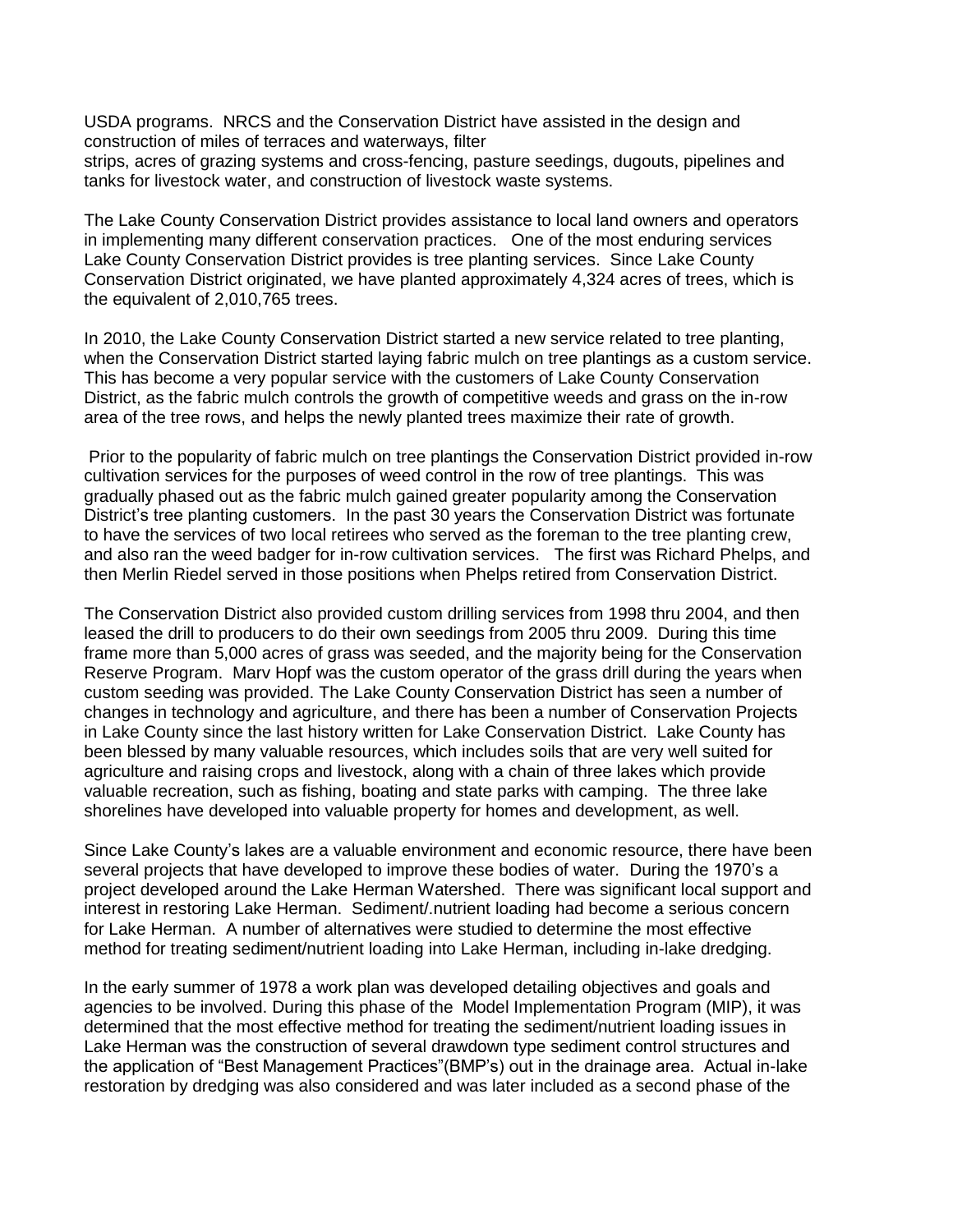Lake Herman MIP project. The City of Madison was the primary sponsor for the dredging project that occurred in the 1980's.

Funding through the Agricultural Stabilization and Conservation Service, a division of USDA, was allocated to assist landowners in the application of BMP's in the Lake Herman watershed. In the spring of 1978, Soil Conservation Service and the Conservation District began an intensive effort to provide technical assistance to apply as many conservation practices to the land as was practical. In December of 1978, EPA notified the Lake County Conservation District that a 314 grant application had been approved, and the plans moved forward to develop and construct sediment retention structures in the Lake Herman Watershed, with the Conservation District serving as the sponsoring local agency. It was also determined through the planning process that three sites had been selected for the purpose of constructing sediment retention structures.

In the first part of 1979, land right easements were secured, and the Conservation District contracted for archeological surveys on all sites. MIP structures #1 & #2 were completed in June 1980, and construction of MIP Dam #3 was completed in 1981. These 3 sediment retention structures are still operating. Lake County Conservation District continues to monitor and maintain these three structures.

The initial completion of the MIP project was just the beginning of several special projects that Lake Co Conservation District would sponsor over the years. In March, 1992, the Lake Herman Phase III Post-Implementation Study of the Lake Herman Watershed was initiated. The purpose was to reassess the three sediment control structures and determine the long term effects of the MIP project. Water quality monitoring was conducted on eleven sites within the watershed and three in-lake sites. Non-point resource data was collected from March thru October of 1992 and March thru August of 1993. The information generated from this study was used to establish the Total Maximum Daily Loads (TMDL) as was being required by the EPA for all bodies of water, and based on their associated uses. When this study was nearing completion it generated an additional study in the chain of Lakes in Lake County.

This next water quality study in Lake County would be on Lake Madison and Brant Lake. These two lakes also needing a "TMDL" established for EPA. In 1994, a lake and watershed water quality assessment study was initiated for the watersheds of Lake Madison and Brant Lake. The main components of this study consisted of in-lake water quality monitoring, and tributary monitoring, storm sewer monitoring, ground water monitoring, and land use assessment. The results of this study recommended a 50% reduction of phosphorus loadings and this was used to establish a "TMDL" goal for all three lakes, as phosphorus was identified as the contributing factor for algae blooms in the three lakes. Funding for a Water Quality Implementation project was awarded in 2000. Some Federal funding was provided by EPA and USDA, and some state funding was provided by DENR and the S.D. Dept of Agriculture, in addition to local funding of which the largest portion was provided by landowner match, in addition to funding match provided by other local units of government and local organizations.

This project targeted installation of Animal Waste Systems in the watershed areas in an attempt to reduce the phosphorus loadings into the three lake systems, and when the project was completed in February of 2006 a total of eight Animal Waste Systems had been constructed, in addition to construction/installation of waterways, terraces, and filter and buffer strips. The project also incorporated a strong information and education program to lake and city residents promoting the use of zero phosphorus fertilizers on resident's lawns. Some of this information and education program has been carried forward by the Lake Associations themselves.